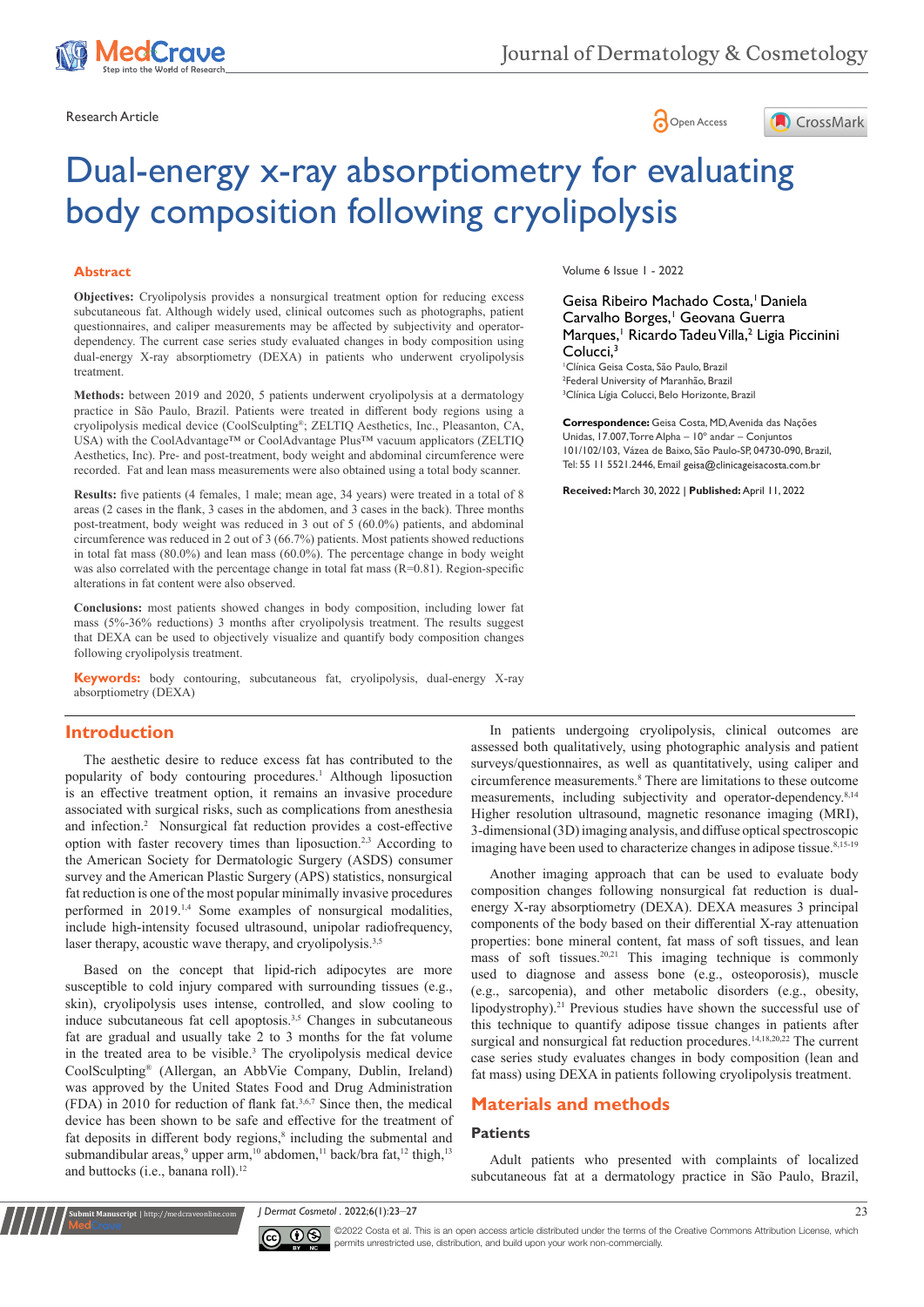between 2019 and 2020 were included in the study. Patients were excluded from the study if they were pregnant or had autoimmune diseases, cold-related diseases, coagulation disorders, or umbilical/ inguinal hernia. All patients provided informed consent prior to receiving any study-related treatment. The study conformed to the principles outlined in the Declaration of Helsinki.

#### **Cryolipolysis treatment**

After an initial consultation and physical examination, patients were treated in different body regions using a cryolipolysis device (CoolSculpting®; ZELTIQ Aesthetics, Inc., Pleasanton, CA, USA) with either the CoolAdvantage™ or CoolAdvantage Plus™ vacuum applicators (ZELTIQ Aesthetics, Inc.), with the CoolAdvantage Plus applicator being capable of removing a larger volume of abdominal and flank fat than the CoolAdvantage applicator.<sup>23</sup> The procedure was performed for 35 minutes (CoolAdvantage applicator) and 45 minutes (CoolAdvantage Plus applicator) at a temperature of -11°C (for both applicators). After the procedure, the applicator was removed, and a manual 2-minute massage was performed according to the established treatment protocol. All procedures were conducted by a single experienced physician.

## **Outcome measurements**

Prior to treatment and at a scheduled 3-month follow-up visit, body weight and abdominal circumference measurements (collected using a tape measure), as well as DEXA scanning to assess body fat composition were conducted. Clinical photographs were obtained under controlled conditions. Body composition measurements (e.g., total and regional fat and lean mass) were performed with a total body scanner (Lunar iDXA, GE Healthcare, Chicago, IL, USA). Changes in body weight, body mass index (BMI), abdominal circumference, and body composition measurements are presented as descriptive statistics. Cross-correlation analysis was performed using a Pearson's correlation test.

#### **Table 2** Changes in Body Weight and Abdominal Circumference

# **Results**

## **Patient disposition, demographics, and baseline characteristics**

Between 2019 and 2020, 5 patients (4 female, 1 male) with a mean age of 34 years (range, 26-42 years) completed a single treatment session. A total of 8 areas were treated in the 5 patients, including 2 cases in the flank, 3 cases in the abdomen, and 3 cases in the back Table 1.

**Table 1** Patient Demographics and Treatment Areas

| <b>Patient</b> | Age<br><b>Sex</b><br>(years) |        | <b>Applicator</b><br>used    | <b>Treatment</b><br>areas (Number<br>of cooling<br>treatments) |  |  |
|----------------|------------------------------|--------|------------------------------|----------------------------------------------------------------|--|--|
|                | 41                           | Female | CoolAdvantage                | Flank $(6)$ , back $(2)$                                       |  |  |
| 2              | 42                           | Male   | CoolAdvantage<br>Plus        | Abdomen (4), back<br>(2)                                       |  |  |
| 3              | 34                           | Female | CoolAdvantage                | Abdomen (2)                                                    |  |  |
| 4              | 26                           | Female | CoolAdvantage                | Flank $(6)$ , back $(2)$                                       |  |  |
| 5              | 27                           | Female | CoolAdvantage<br><b>Plus</b> | Abdomen (6)                                                    |  |  |

#### **Outcome measurements**

**Table 2** lists patient weight, BMI, and abdominal circumference measurements pre-treatment and during the 3-month follow-up visit. Three out of  $\overline{5}$  (60.0%) patients lost body weight. Among these responders, the mean difference [diff] was -18.03 kg (range of -4.4 kg to -26.7 kg). Two out of 3 (66.7%) assessable patients showed lower circumference measurements (mean diff among responders of -4.5 cm and range of -3 cm to -6 cm). Representative pre-treatment and post-treatment photographs for each patient demonstrate reductions in fat after cryolipolysis Figures 1 & 2. All patients reported feeling satisfied with treatment outcomes.

| <b>Patient</b> | Body weight (kg) |           |              | BMI (kg/m2) |           |                   | Circumference (cm) |           |                   |
|----------------|------------------|-----------|--------------|-------------|-----------|-------------------|--------------------|-----------|-------------------|
|                | Pre-             | Post-     | <b>Difft</b> | Pre-        | Post-     | Diff <sup>+</sup> | Pre-               | Post-     | Diff <sup>+</sup> |
|                | treatment        | treatment |              | treatment   | treatment |                   | treatment          | treatment |                   |
|                | 97               | 74        | $-23$        | 36.6        | 27.5      | $-9.1$            | 88                 | 85        | -5                |
|                | 123.7            | 97        | $-26.7$      | 37.3        | 29.6      | $-7.7$            | NA                 | <b>NA</b> |                   |
|                | 71.5             | 67.1      | $-4.4$       | 23.9        | 22.4      | -1.5              | <b>NA</b>          | <b>NA</b> |                   |
|                | 91.3             | 98        | 6.7          | 31.9        | 34.3      | 2.4               | 104                | 98        | -6                |
|                | 84.4             | 85        | 0.6          | 33.8        | 33.2      | $-0.6$            | 95                 | 101.1     |                   |
|                |                  |           |              |             |           |                   |                    |           |                   |

NA indicates that patient data were not available.

† Diff is calculated by post-treatment minus pre-treatment.

BMI, body mass index; Diff, difference.

**Table 3** Changes in Body Composition

| <b>Patient</b> | Fat mass $(g)$       |                       |                   |                     | Lean mass $(g)$      |                       |                   |                     |
|----------------|----------------------|-----------------------|-------------------|---------------------|----------------------|-----------------------|-------------------|---------------------|
|                | <b>Pre-treatment</b> | <b>Post-treatment</b> | Diff <sup>+</sup> | $%$ Diff $\ddagger$ | <b>Pre-treatment</b> | <b>Post-treatment</b> | Diff <sup>+</sup> | $%$ Diff $\ddagger$ |
|                | 45642.8              | 29441                 | $-16201.8$        | $-35.5$             | 46189.2              | 41944                 | $-4245.2$         | $-9.19$             |
|                | 46252.7              | 34129                 | $-12123.7$        | $-26.21$            | 71299.1              | 59287                 | $-12012.1$        | $-16.85$            |
|                | 27311                | 22737                 | $-4574$           | $-16.75$            | 41647                | 41949                 | 302               | 0.73                |
|                | 44431                | 42181                 | $-2250$           | $-5.06$             | 43332                | 43424                 | 92                | 0.21                |
|                | 45697                | 54231                 | 8534              | 18.68               | 33443                | 31783                 | $-1660$           | $-4.96$             |

† Diff is calculated by post-treatment minus pre-treatment.

‡ % Diff is calculated using the following: (Diff / pre-treatment) \*100.

#### Diff difference

**Citation:** Costa GRM, Borges DC, Marques GG, et al. Dual-energy x-ray absorptiometry for evaluating body composition following cryolipolysis. *J Dermat Cosmetol.* 2022;6(1):23‒27. DOI: [10.15406/jdc.2022.06.00202](https://doi.org/10.15406/jdc.2022.06.00202)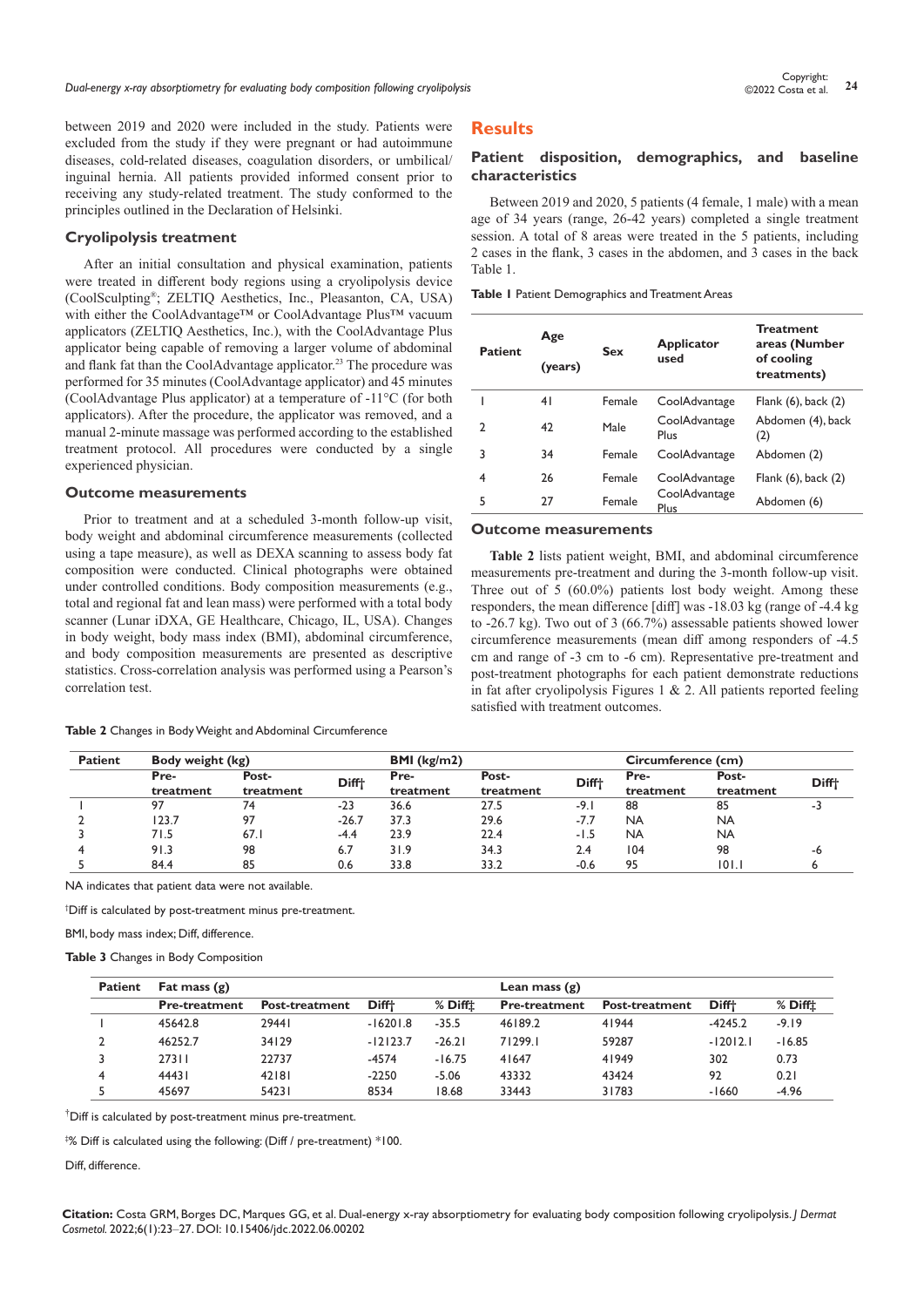When assessed by DEXA during the post-treatment visit, 4 out of 5 patients (80.0%) demonstrated lower total fat mass (mean % diff among responders of -20.88% and range of -5.06% to -35.50%), and 3 out of 5 (60.0%) patients showed lower total lean mass (mean percentage diff among responders of -10.33% and range of -4.96% to -16.85%) Table 3. When subdivided by region, fat mass was reduced in the arms of all 4 assessable patients (100%) and in the legs of 4 out of 5 (80.0%) patients, but not in the trunk area Table 4.

|                | Fat mass $(g)$       |                       |                   |              | Lean mass $(g)$      |                       |                   |                     |
|----------------|----------------------|-----------------------|-------------------|--------------|----------------------|-----------------------|-------------------|---------------------|
| Arms           |                      |                       |                   |              |                      |                       |                   |                     |
| <b>Patient</b> | <b>Pre-treatment</b> | Post-treatment        | Diff <sup>+</sup> | $%$ Diff $1$ | <b>Pre-treatment</b> | <b>Post-treatment</b> | Diff <sup>+</sup> | $%$ Diff $\ddagger$ |
|                | 4109.1               | 2607                  | $-1502.1$         | $-36.56$     | 4091.8               | 4185                  | 93.2              | 2.28                |
| 2              | 4301.0               | 3080                  | $-1221.0$         | $-28.39$     | 8015.7               | 6989                  | $-1026.7$         | $-12.81$            |
| 3              | 1956                 | 1705.0                | $-251.0$          | $-12.83$     | 3271                 | 3480.0                | 209.0             | 6.39                |
| 4              | 6966                 | 4734                  | $-2232$           | $-32.04$     | 5802                 | 4630                  | $-1172$           | $-20.2$             |
| 5              | <b>NA</b>            | <b>NA</b>             |                   |              | 3629.0               | 3287                  | $-342.0$          | $-9.42$             |
| Legs           |                      |                       |                   |              |                      |                       |                   |                     |
|                | <b>Pre-treatment</b> | Post-treatment        | Diff <sup>+</sup> | $%$ Diff $1$ | <b>Pre-treatment</b> | <b>Post-treatment</b> | Diff <sup>+</sup> | $%$ Diff $\ddagger$ |
|                | 16516.9              | 12091                 | $-4425.9$         | $-26.8$      | 14805.2              | 13714                 | $-1091.2$         | $-7.37$             |
| 2              | 15368.9              | 10169                 | $-5199.9$         | $-33.83$     | 22356.0              | 20384                 | $-1972.0$         | $-8.82$             |
| 3              | 13515                | 10989.0               | $-2526.0$         | $-18.69$     | 15096                | 14848.0               | $-248.0$          | $-1.64$             |
| 4              | 17120                | 16448                 | $-672$            | $-3.93$      | 15860                | 15584                 | $-276$            | $-1.74$             |
| 5              | 18706                | 20957                 | 2251.0            | 12.03        | 11363.0              | 12455                 | 1092.0            | 9.61                |
| <b>Trunk</b>   |                      |                       |                   |              |                      |                       |                   |                     |
|                | <b>Pre-treatment</b> | <b>Post-treatment</b> | Diff <sup>+</sup> | $%$ Diff $1$ | <b>Pre-treatment</b> | <b>Post-treatment</b> | Diff <sup>+</sup> | $%$ Diff $\ddagger$ |
|                | <b>NA</b>            | <b>NA</b>             |                   |              | <b>NA</b>            | <b>NA</b>             |                   |                     |
| 2              | 25132.9              | <b>NA</b>             |                   |              | 36962.5              | <b>NA</b>             |                   |                     |
| 3              | 5450                 | 9207.0                | 3757.0            | 68.94        | 10276                | 20499.0               | 10223.0           | 99.48               |
| 4              | 19227                | 20009                 | 782               | 4.07         | 18390                | 20004                 | 1614              | 8.78                |
| 5              | 22475                | 26209                 | 3734              | 16.61        | 15476                | 12067                 | $-3409$           | $-22.03$            |

NA indicates that patient data were not available.

† Diff is calculated by post-treatment minus pre-treatment.

‡ % Diff is calculated using the following: (Diff / pre-treatment)\*100.

Diff, difference.



**Figure 1** A 34-year-old female underwent cryolipolysis in her abdomen (2 cooling treatments). (A) Representative patient photographs before and approximately 3 months after treatment. (B) Dual-energy X-ray absorptiometry (DEXA) scan images before and approximately 3 months after the procedure. Fat mass (colored image) scans are shown.

### **Relationship between outcome measurements**

Of the 3 assessable patients with abdominal circumference measurements, patient 1 showed both body weight loss and a reduction in abdominal circumference 3 months post-treatment, while patient 5 did not show body weight loss and a reduction in abdominal circumference. In contrast, patient 4 did not lose weight despite a reduction in abdominal circumference. Important to note that weight loss may have contributed to the results. Of the 3 patients that demonstrated weight loss (patients 1, 2, and 3), all showed lower total fat mass 3 months post-treatment. Of the 2 patients that did not lose weight, patient 4 showed lower fat mass while patient 5 showed higher fat mass. There was a positive correlation between the percentage change in body weight and percentage change in total fat mass  $(R=0.81)$  although this did not reach statistical significance.



**Figure 2** A 27-year-old female underwent cryolipolysis in her abdomen (6 cooling treatments). (A) Representative patient photographs before and approximately 3 months after treatment. (B) Dual-energy X-ray absorptiometry (DEXA) scan images before and approximately 3 months.

## **Safety**

Adverse events, including edema, bruising, and hematomas, were mild and resolved prior to the follow-up visit.

**Citation:** Costa GRM, Borges DC, Marques GG, et al. Dual-energy x-ray absorptiometry for evaluating body composition following cryolipolysis. *J Dermat Cosmetol.* 2022;6(1):23‒27. DOI: [10.15406/jdc.2022.06.00202](https://doi.org/10.15406/jdc.2022.06.00202)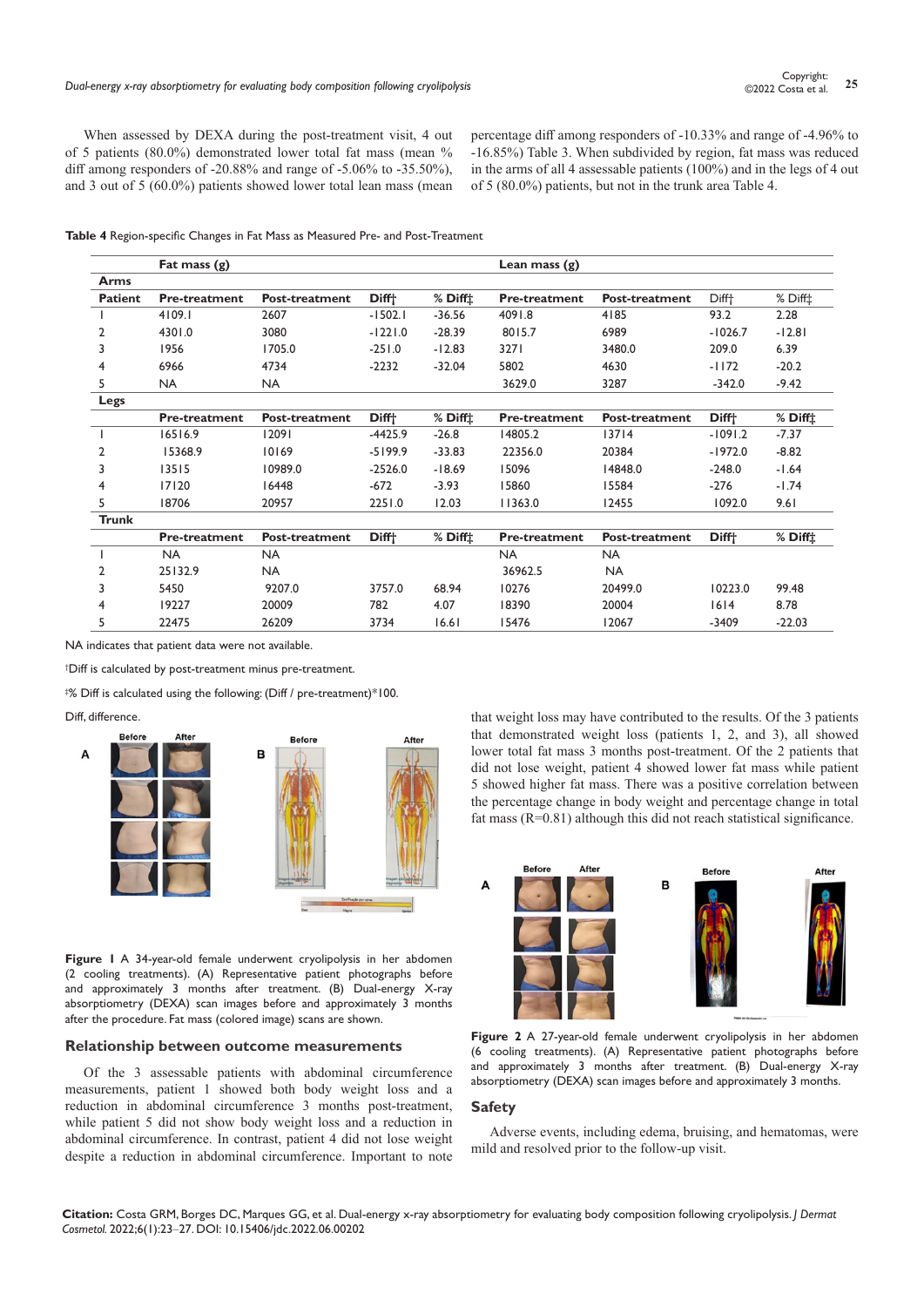*Dual-energy x-ray absorptiometry for evaluating body composition following cryolipolysis* **<sup>26</sup>** Copyright:

# **Discussion**

The current study underscores the ability of DEXA scanning to show qualitative and quantitative body composition changes in patients undergoing cryolipolysis. At the 3-month follow-up, 4 of 5 patients demonstrated reductions in fat mass, which ranged from 5% to 36%. The reductions in fat mass were within the range observed in previous studies, which used other outcome measurements.15,24,25 For the majority of the patients (4 out of 5), changes in fat mass followed the same patterns seen with body weight changes (3 patients showed reductions; 1 patient showed an increase). A positive correlation was observed between the percentage change in body weight and percentage change in fat mass, suggesting that lower fat mass, as a result of localized fat reduction using cryolipolysis, may contribute to overall changes in body weight. However, the sample size was small and changes in body weight were not controlled in the current study.

Two of the 5 patients showed weight gain during the 3-month follow-up visit. Fat is an endocrine organ, and the removal of fat may disrupt metabolic homeostasis, which may lead to weight regain.<sup>26</sup> A prospective, single-arm study demonstrated that cryolipolysis reduced skinfold thickness in treated areas as measured by calipers, an indirect measure of subcutaneous fat, and improved patient satisfaction despite a lack of mean weight loss.<sup>23</sup> Fluctuations in body weight despite reductions in fat after cryolipolysis treatment have also been observed in previous studies.6,27 Therefore, it is important to counsel patients that cryolipolysis is not a treatment for obesity, but, rather, one for the reduction of localized fat. Because lifestyle factors and nutritional habits may also contribute to weight gain, $27$ patients undergoing fat-reduction procedures should also be educated that weight loss/maintenance is accomplished through a nutritional diet and exercise.<sup>26</sup> More in-depth studies investigating the effects of localized fat removal on metabolic homeostasis are needed.

 How changes in body composition as measured by DEXA relate to other conventional outcome measurements (e.g., body weight, abdominal circumference, patient satisfaction, photographic analysis) may also need to be investigated in the future. Another potential question to investigate is how fat reduction in specific body regions (e.g., flank, abdomen, and back) contributes to region-specific body composition changes. A previous study observed systemic reductions in fat, even in nonexposed sites, after cryotherapy treatment.<sup>22</sup>

Although this study evaluates the use of DEXA analysis after cryolipolysis treatment, previous studies have reported its utility in assessing fat changes after surgical and nonsurgical fat reduction procedures.14,18,20,22 One advantage of DEXA scanning is the ability to quantitatively assess region-specific changes in fat content and distribution. The images obtained by DEXA allow objective and visible evidence of improvement after cryolipolysis.20 In the clinical setting, both the visualization and quantification of body fat using DEXA can provide patients with a clear idea of treatment progress, which may serve as continued motivation for them to maintain the results of treatment.

Some limitations include the small sample of patients evaluated, the absence of a control group and the lack of a maintenance of body weigh within a predetermine weight range. And incomplete data for some outcome measures, such as abdominal circumference. Unlike previous studies,<sup>6,27</sup> the current study did not control for fluctuations in body weight; therefore, the observed changes may also result from other factors, such as lifestyle and diet, in addition to cryolipolysis. Although future patients may also be concerned about radiation exposure during DEXA scanning, which may subsequently limit the number of clinical endpoints or follow-up visits, the radiation dose

of patients undergoing this procedure is generally low and similar to natural background radiation.14,20,21 Furthermore, compared with other imaging techniques such as computed tomography or MRI, DEXA is relatively cost effective.<sup>21</sup>

# **Conclusion**

This study demonstrated changes in body composition, including fat content, as assessed by DEXA, in patients who underwent cryolipolysis treatment. DEXA has demonstrated to be a potential clinical tool to visualize and objectively quantify changes in body composition after cryolipolysis treatment.

# **Acknowledgements**

Writing and editorial assistance was provided to the authors by Maria Lim, PhD of Peloton Advantage, LLC, an OPEN Health company, and was funded by Allergan Aesthetics, an AbbVie Company. All authors meet the ICMJE authorship criteria. Neither honoraria nor other form of payment was made for authorship.

# **Funding**

This research was funded by an unrestricted educational grant provided by Allergan Aesthetics, an AbbVie Company.

## **Author disclosures**

The authors have stated explicitly that there are no conflicts of interest in connection with this article.

## **References**

- 1. [American Society for Dermatologic Surgery. 2019 ASDS consu](https://www.asds.net/medical-professionals/practice-resources/asds-consumer-survey-on-cosmetic-dermatologic-procedures)*mer sur[vey on cosmetic dermatologic procedu](https://www.asds.net/medical-professionals/practice-resources/asds-consumer-survey-on-cosmetic-dermatologic-procedures)*res. 2019.
- 2. [Derrick CD, Shridharani SM, Broyles JM. The safety and efficacy of](https://pubmed.ncbi.nlm.nih.gov/26038367/)  [cryolipolysis: a systematic review of available literature.](https://pubmed.ncbi.nlm.nih.gov/26038367/) *Aesthet Surg J*[. 2015;35\(7\):830–36.](https://pubmed.ncbi.nlm.nih.gov/26038367/)
- 3. [Krueger N, Mai SV, Luebberding S, et al. Cryolipolysis for noninvasive](https://pubmed.ncbi.nlm.nih.gov/25061326/)  [body contouring: clinical efficacy and patient satisfaction.](https://pubmed.ncbi.nlm.nih.gov/25061326/) *Clin Cosmet Investig Dermatol*[. 2014;7:201–205.](https://pubmed.ncbi.nlm.nih.gov/25061326/)
- 4. *[Aesthetic Plastic Surgery National Data Bank Statistics 2019](https://www.surgery.org/sites/default/files/Aesthetic-Society_Stats2019Book_FINAL.pdf.)*.
- 5. [Friedmann DP. Cryolipolysis for Noninvasive Contouring of the Peri](https://pubmed.ncbi.nlm.nih.gov/30672856/)[umbilical Abdomen With a Nonvacuum Conformable-Surface Applica](https://pubmed.ncbi.nlm.nih.gov/30672856/)tor. *Dermatol Surg*[. 2019;45\(9\):1185–1190.](https://pubmed.ncbi.nlm.nih.gov/30672856/)
- 6. [Coleman SR, Sachdeva K, Egbert BM, et al. Clinical efficacy of nonin](https://pubmed.ncbi.nlm.nih.gov/19296153/)[vasive cryolipolysis and its effects on peripheral nerves.](https://pubmed.ncbi.nlm.nih.gov/19296153/) *Aesthetic Plast Surg*[. 2009;33\(4\):482–488.](https://pubmed.ncbi.nlm.nih.gov/19296153/)
- 7. [US Food and Drug Administration.](https://www.accessdata.fda.gov/scripts/cdrh/cfdocs/cfpmn/denovo.cfm?ID=DEN090002) *Zeltiq device classification flanks*. [2010.](https://www.accessdata.fda.gov/scripts/cdrh/cfdocs/cfpmn/denovo.cfm?ID=DEN090002)
- 8. [Atiyeh BS, Fadul R, Chahine F. Cryolipolysis \(CLL\) for reduction of lo](https://pubmed.ncbi.nlm.nih.gov/32696167/)[calized subcutaneous fat: review of the literature and an evidence-based](https://pubmed.ncbi.nlm.nih.gov/32696167/)  analysis. *Aesthetic Plast Surg*[. 2020;44\(6\):2163–2172.](https://pubmed.ncbi.nlm.nih.gov/32696167/)
- 9. [US Food and Drug Administration.](https://www.accessdata.fda.gov/scripts/cdrh/cfdocs/cfpmn/pmn.cfm?ID=K151179) *Zeltiq premarket notification sub[mental area](https://www.accessdata.fda.gov/scripts/cdrh/cfdocs/cfpmn/pmn.cfm?ID=K151179)*. 2015.
- 10. [US Food and Drug Administration.](https://www.accessdata.fda.gov/scripts/cdrh/cfdocs/cfpmn/pmn.cfm?ID=K162050) *Zeltiq premarket notification upper arm*[. 2016.](https://www.accessdata.fda.gov/scripts/cdrh/cfdocs/cfpmn/pmn.cfm?ID=K162050)
- 11. [US Food and Drug Administration.](https://www.accessdata.fda.gov/scripts/cdrh/cfdocs/cfpmn/pmn.cfm?ID=K120023) *Zeltiq premarket notification abdomen*[. 2012.](https://www.accessdata.fda.gov/scripts/cdrh/cfdocs/cfpmn/pmn.cfm?ID=K120023)
- 12. [US Food and Drug Administration.](https://www.accessdata.fda.gov/scripts/cdrh/cfdocs/cfpmn/pmn.cfm?ID=K160259) *Zeltiq premarket notification back [bra banana roll](https://www.accessdata.fda.gov/scripts/cdrh/cfdocs/cfpmn/pmn.cfm?ID=K160259)*. 2016.
- 13. [US Food and Drug Administration.](https://www.accessdata.fda.gov/scripts/cdrh/cfdocs/cfpmn/pmn.cfm?ID=K133212) *Zeltiq premarket notification thigh*. [2014.](https://www.accessdata.fda.gov/scripts/cdrh/cfdocs/cfpmn/pmn.cfm?ID=K133212)